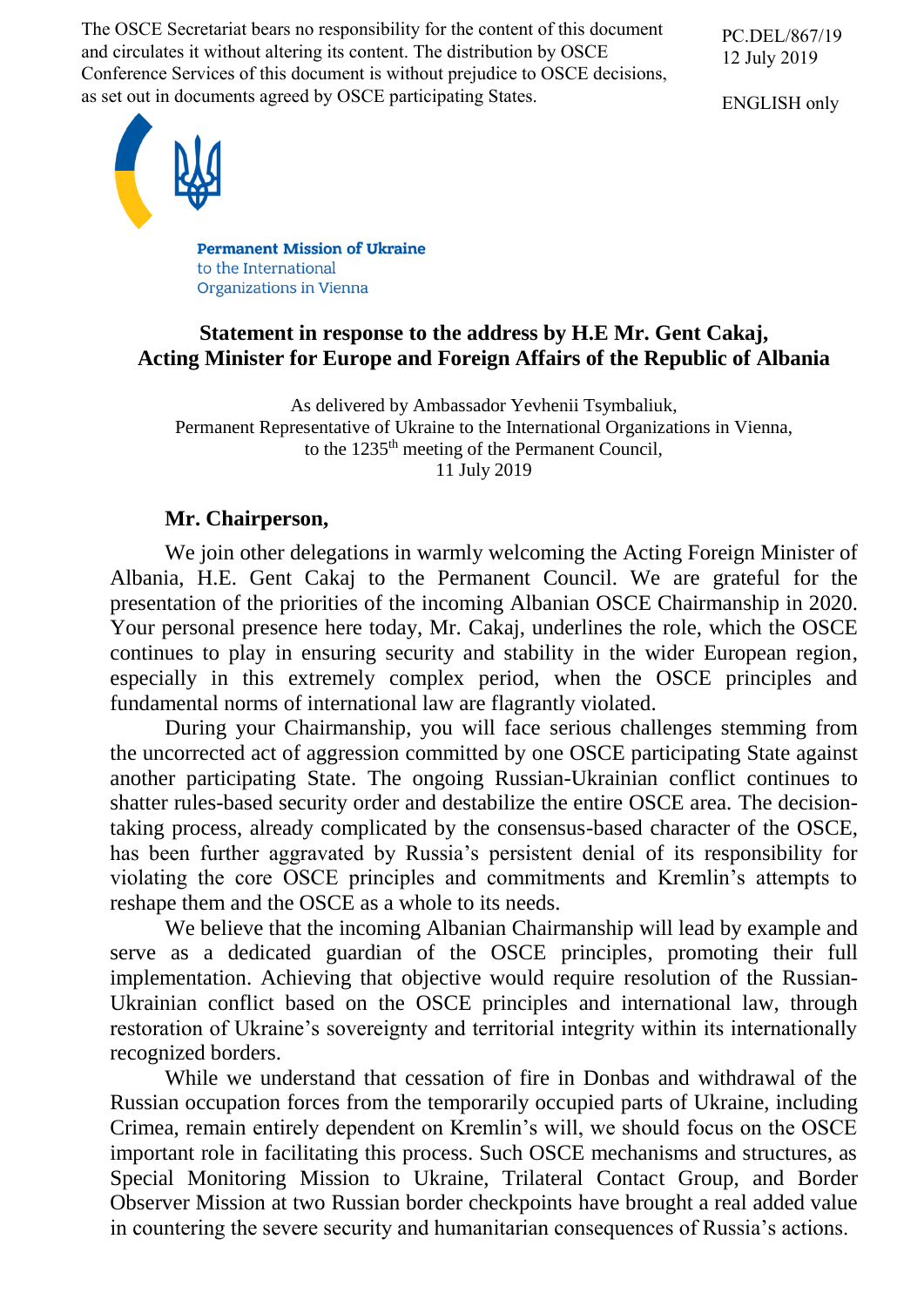The OSCE has its functions assigned by the Minsk agreements, which must be implemented in full, if we wish to maintain this Organization as a success story. A special place in this process lays with the SMM, deployed with a view to reducing tensions, fostering peace, stability and security, and monitoring and supporting the implementation of all OSCE principles and commitments. The mission must be able to fulfil its mandate without any restrictions and impediments, which it systematically faces from the Russian side. The OSCE toolbox should be used to the maximum extent possible on ensuring transparency at the Ukrainian-Russian state border, monitoring situation with the human rights and fundamental freedoms in Russiaoccupied parts of Donbas and Crimea, and facilitating release of Ukrainian citizens illegally detained by the Russian side. We expect the incoming Chairmanship to continue providing support and coordination for the OSCE Institutions, mechanisms and field presences in this regard. We believe it should be the utmost priority.

## **Your Excellency,**

We support your dedication to the conflict resolution and conflict prevention efforts on top of the OSCE agenda. Russia's occupation of parts of Georgia's territory, and protracted conflicts in the Republic of Moldova and the Republic of Azerbaijan remain a source of instability and serious concern for participating States. We reiterate our firm position that all these conflicts must be resolved with full respect for sovereignty, territorial integrity within the internationally recognized borders and based upon the OSCE principles and norms of international law. We stand ready to support the incoming Albanian Chairmanship in achieving this goal, especially in the Transdniestrian settlement process, in which Ukraine will continue to act and seek progress as a mediator and guarantor in the "5+2" format.

In the politico-military dimension, the issue of strengthening border security, in particular counteracting cross-border support to the illegal armed formations, needs to be translated into full access of the SMM to Russia-occupied border areas of Ukraine and expansion of the Border Observer Mission to other border checkpoints located along the uncontrolled segment of the Ukrainian-Russian state border. On cyber security, we should further develop confidence- and security-building measures and strengthen their implementation. Ukraine will continue to support the work of the respective Informal Working Group, with a special focus on protection of critical infrastructure from emanating attacks in cyberspace.

In the second dimension, our top priority is the issue of addressing the grave environmental consequences of the ongoing Russia's aggression against Ukraine, and reconstruction of critical civilian infrastructure damaged in hostilities. The OSCE proactive approach in this regard could include, for instance, setting up a comprehensive and effective system of ecological monitoring in Russia-occupied parts of Donbas. We also remain devoted to promoting such important topics as good governance, energy security, combating corruption and money laundering.

In the human dimension, we expect the incoming Chairmanship to pay close attention to such critical issues as protecting human rights and fundamental freedoms in the situations of occupation, ensuring the rights of prisoners of war, supporting the internally displaced persons, combating torture and enforced disappearances, and